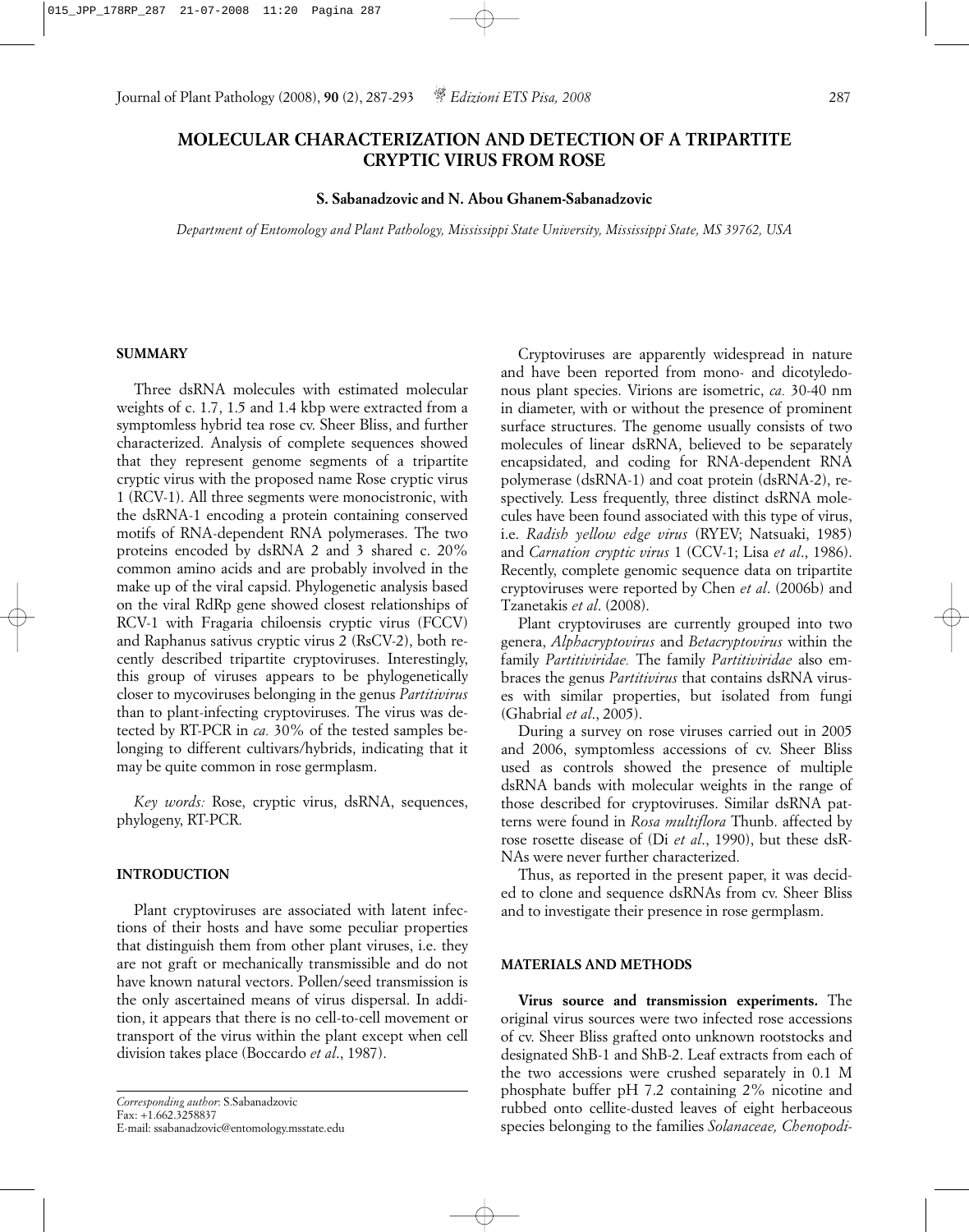288 Rose cryptic virus 1 Journal of Plant Pathology (2008), **90** (2), 287-293

*aceae* and *Leguminosae.* Each plant species was represented by four specimens. Plants were kept in a greenhouse at 20-22°C and observed daily over a period of 4 weeks for symptom expression.

**Purification**. Attempts to purify and observe virions were made using the modified protocol described for *White clover cryptic virus 1* (Milne *et al*., 2005). For this purpose, 60 g of rose leaves were crushed in the presence of 0.1 M phosphate buffer (PO<sub>4</sub> buffer) pH 7.0 at ratios of 5 and 10 ml buffer/g of tissue, filtered through four layers of cheesecloth and emulsified with an equal volume of chloroform. The emulsion was then centrifuged at 8,000 g for 10 min. After the phase separation, 8% polyethylene glycol (PEG; molecular weight 8,000) and 1% sodium chloride were added to the supernatant, stirred for 2.5 h and precipitated by low speed centrifugation. The pellets were resuspended in 0.02 M  $PO<sub>4</sub>$  buffer pH 7.0 and submitted to one cycle of low- (10 min at 4,000 g) and high-speed (120,000 g for 45 min) centrifugation. The final pellets were resuspended in the same buffer and used for electron microscope observations.

**dsRNA analysis**. Double stranded RNAs were isolated from both original Sheer Bliss accessions using double phenol-chloroform extraction prior to CF-11 column chromatography (Dodds, 1993). Healthy rose plants and *Peanut stunt virus*-infected tobacco plants were used as controls. The extracted dsRNAs were submitted to sequential selective enzymatic digestions with RNAse-free DNase, DNAse-free RNAse in high-salt conditions (2X SSC: 300 mM Sodium chloride and 30 mM Sodium citrate, pH 7.0) and Proteinase K as described by Saldarelli *et al*. (1994). Once purified, dsRNAs were analyzed in 1.2% agarose and/or 6% polyacrylamide gel electrophoresis (PAGE) and stained with ethidium bromide. Approximate molecular weights of the dsRNAs were estimated by comparison with replicative forms of *Peanut stunt virus* (PSV) extracted from infected tobacco plants and used for reference.

**Cloning and sequencing**. Five hundred micrograms of purified dsRNA preparations from ShB-1 were random-primed and reverse-transcribed using Thermoscript Reverse Transcriptase (Invitrogen, USA). Generated cDNAs were then amplified by Degenerate Oligonucleotide Primers-Polymerase Chain Reaction (DOP-PCR) using a commercial kit (Roche Applied Science, USA). PCR products were cloned into pGEM-T Easy plasmid (Promega, USA) and the resulting recombinant plasmids were transferred to *Escherichia coli* Top 10 competent cells. DNAs of plasmids from 40 selected colonies were sequenced at the DNA Sequencing Facility, Life Science Biotechnology Institute of Mississippi State University. After computer-assisted analysis of the

initial sequence data, specific primers were designed in order to fill the gaps between adjacent clones by PCR. Viral ends were generated by protocols described by Lambden *et al.* (1992), involving ligation of 5'phosphorylated/3'amino-blocked oligonucleotides to target dsRNAs prior to cDNA synthesis, or by using 5'/3'RACE kit (Roche Applied Science, USA). Sequence data were assembled and analyzed by Lasergene software (DNAStar Inc, USA) and compared with sequences available in the NCBI DataBank with a BLAST (Altschul *et al*., 1997). Pairwise comparisons and phylogenetic analyses were performed with ClustalW2 (Larkin *et al*., 2007) using default parameters. Phylogenetic trees were visualized with the TreeView program (Page, 1996).

**Virus detection.** A set of virus-specific primers (RCV-1F 5'GATCAGAAAGCCGCTGTTGG3' and RCV-1R 5'TTGGGAATACAGGTTGGGGT3') was designed to amplify a 610 bp-long portion of viral dsRNA-2. These were used in RT-PCR to investigate the relative incidence of the virus in different rose samples. For this purpose, total RNAs were extracted by Plant RNeasy kit (Qiagen, USA) from 82 samples belonging to different rose cultivars/hybrids and species. Extracted RNAs were random-primed and reverse-transcribed by MMLV Reverse Transcriptase (Promega Corporation, USA) for 1 h at 39°C. The cDNA was amplified by PCR in a My-Cycler thermal cycler (Bio-Rad, USA) for 40 cycles (94°C for 30 sec, 51°C for 35 sec and 72°C for 45 sec) after an initial denaturation for 2 min at 94°C. Cycling was followed by a final elongation step at 72°C for 10 min. Ten-microliter aliquots of the PCR product were analyzed by electrophoresis in 1.5% agarose gel in TAE buffer (Sambrook *et al*., 1989), stained with ethidium bromide, and visualized on a UV transilluminator.

### **RESULTS**

**dsRNA isolation and analysis**. Identical dsRNA patterns were observed in both tested accessions of cv. Sheer Bliss. The dsRNA pattern appeared to consist of two bands when examined in 1.2% agarose gel in TAE (not shown). A 4 hour-long electrophoretic run in 6.5% PAGE, showed that the faster migrating band observed in agarose gels was composed of two distinct molecules of similar size (Fig. 1). The same pattern, always consisting of three dsRNA species, was extracted later in this work from seven randomly chosen RT-PCR positive samples.

**Transmission and purification**. None of the mechanically inoculated herbaceous plants developed symptoms or contained the virus when checked for the presence of dsRNAs. The absence of the virus was confirmed by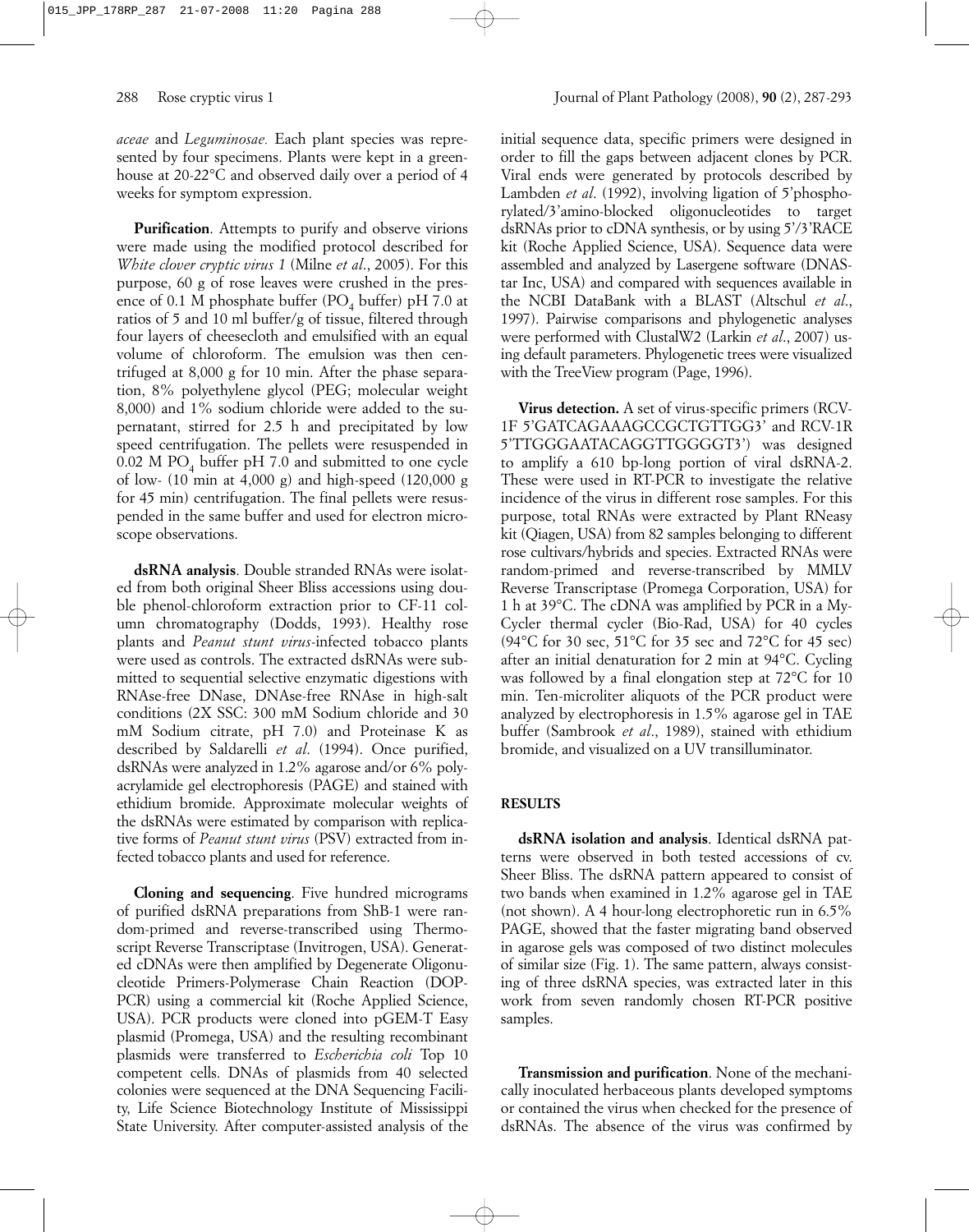#### Journal of Plant Pathology (2008), **90** (2), 287-293 *Sabanadzovic and Abou Ghanem-Sabanadzovic* 289



**Fig. 1.** Electrophoretic profiles of dsRNAs extracted from rose accession ShB-1 (lane 1). Replicative forms of *Peanut stunt virus* (lane 2) are used as reference markers and their size is indicated. No detectable dsRNAs were observed in healthy controls (lane 3).

RT-PCR using RCV-1 specific primers developed in this work. Purification attempts failed to recover virions associated with detected dsRNAs.

**Sequence data.** Sequences totaled 4,680 bp, divided into three dsRNA segments with an overall adenine and uracil (A+U) content of 55.3% (GenBank accession numbers: EU413666, EU413667, EU413668). Segments 1 and 2 had identical 22 nt-long 5'-proximal sequences, whereas the first 10 nucleotides were conserved in all three dsRNAs. In addition, the three dsRNAs shared *ca.* 90% conserved residues at the 5'end with corresponding genomic segments of Fragaria chiloensis cryptic virus (FCCV; Tzanetakis *et al*., 2008) (Fig. 2A). While the 5' non-coding regions (NCRs) of the three molecules were relatively conserved in length (182, 189 and 172 nts respectively), the 3' NCRs of dsRNA-2 and -3 (249 and 233 nts) were almost double the size of that in dsRNA-1 (127 nt).

The three dsRNAs extracted from rose shared a high overall content of identical nucleotide residues with corresponding genomic segments of FCCV (81%, 73% and 70%, respectively) and Raphanus sativus cryptic virus 2 (RsCV-2; Chen *et al*., 2006b) (48%, 47% and 46%, respectively) (Table 1).

dsRNA-1 was 1749 bp in length and contained a single ORF (ORF1) potentially encoding a 479 amino acid protein with an estimated  $M_r$  of 55.9 kDa (p1). Computer-assisted analysis showed that p1 contained conserved motifs 3-8 characteristic for partitivirus RNA-dependant RNA polymerases (Bruenn, 1993). This protein shared an unusually high homology (87% identity; 94% similarity) with the corresponding protein of Fragaria chiloensis cryptic virus. In addition, it shared 60% identity with RdRps of Raphanus sativus cryptic virus 2, 40% with Pinus sylvestris partitivirus NL-2005 (PinSV; Veliceasa *et al*., 2006), 36% with Pyrus pyrifolia cryptic virus (PpCV, Osaki *et al*., 1998) and 35% with *Beet cryptic virus 3* (BCV-3; Xie *et al*., 1993). Curiously, its overall identity with RdRps of the approved species in the genus *Alphacryptovirus*, *White clover cryptic virus 1* (WCCV-1; Boccardo and Candresse, 2005a,b) and *Vicia cryptic virus* (VCV; Blawid *et al*., 2007), was limited to 11% of common amino acids. At the same time, the conservation of amino acid sequences between VCV and WCCV-1 was almost 85% (see Fig. 2B). Phylogentic analysis of this protein showed that it grouped together with the RdRp of FCCV and RsCV-2 forming a distinct clade within the family *Partitiviridae* and appears distant from alphacryptoviruses (Fig. 3).

dsRNA-2 consisted of 1485 bp and encoded a 348 amino acid putative protein with a predicted  $M_{\alpha}$  of 38.8 kDa (p2). When compared with available protein sequences in NCBI, it matched with products encoded by dsRNAs-2 and -3 of FCCV (69% identical residues with p2 and 23% with p3) as well as that of RsCV- 2 (29% and 27% identity respectively).

dsRNA-3 contained a single ORF (ORF3) encoding a polypeptide (p3) with a similar size (346 amino acids) and M<sub>r</sub>  $(38.6 \text{ kDa})$  as that of dsRNA-2. Their pairwise comparison showed that they are related to each other, sharing *ca*. 20% common amino acids. In addition, as with p2, this protein shared the highest degree of identity with the corresponding proteins encoded by dsRNAs-3 of FCCV and RsCV-2 (65% and 30%, respectively).

**Detection.** The virus was found in 24 out of 82 samples tested and was detected in hybrid tea roses (cvs

**Table 1.** Percentage of amino acid and nucleotide identity of Rose cryptic virus 1 (RCV-1) with Fragaria chiloensis cryptic virus (FCCV) and Raphanus sativus cryptic virus 2 (RsCV-2).

|             | $RCV-1$                     |    |                             |    |                           |    |  |
|-------------|-----------------------------|----|-----------------------------|----|---------------------------|----|--|
|             | dsRNA 1<br>$nt^*$<br>$aa**$ |    | dsRNA 2<br>$nt^*$<br>$aa**$ |    | dsRNA 3<br>$nt^*$<br>aa** |    |  |
| <b>FCCV</b> | 81                          | 87 | 73                          | 69 | 70                        | 65 |  |
| $RsCV-2$    | 48                          | 60 | 47                          | 29 | 46                        | 30 |  |

\*overall nucleotide identity (%) of each dsRNA segment \*\*overall amino acid identity (%) of related proteins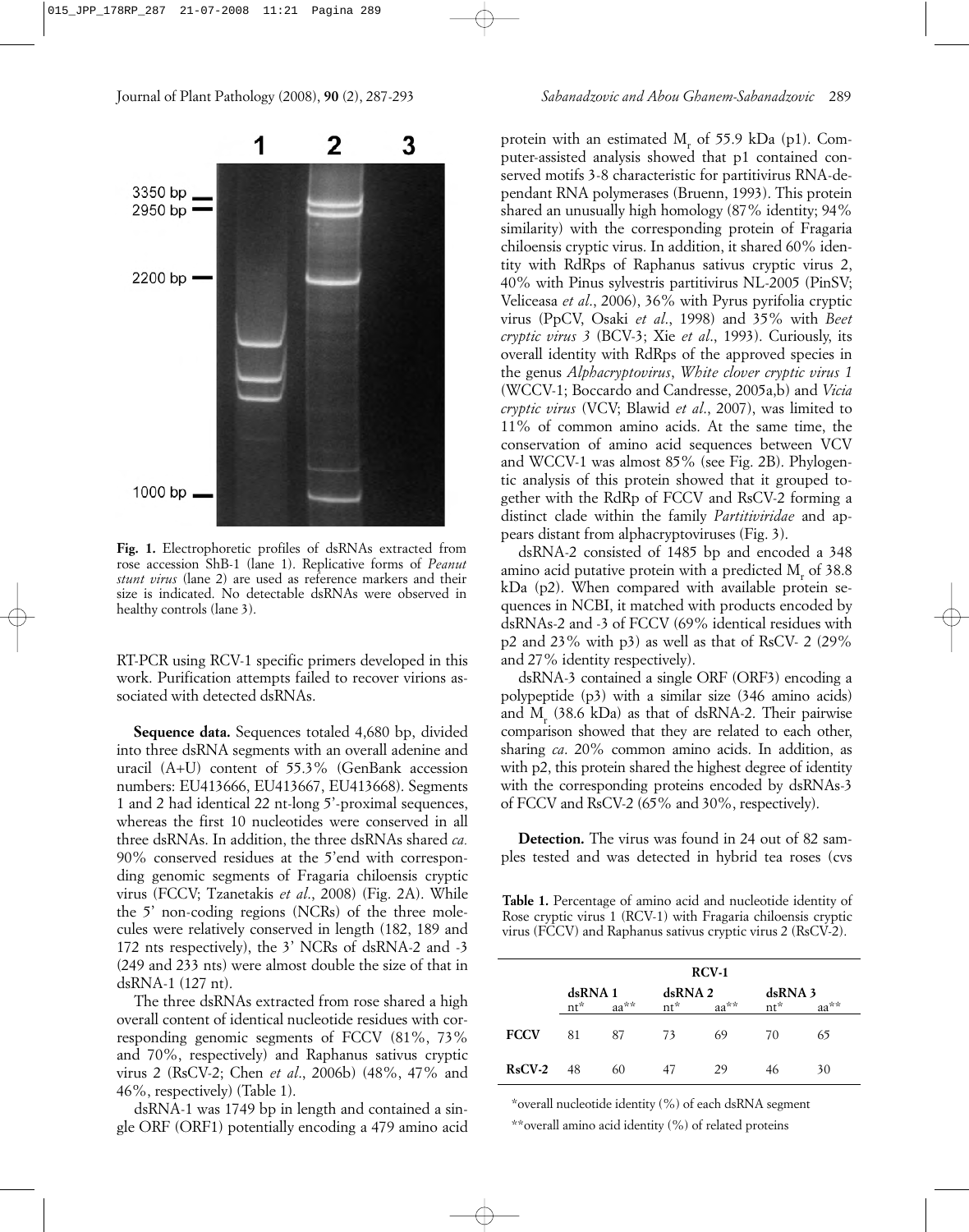# А

|  | RCV-1 dsRNA1 1 GATAATGATGCGGGAAAAGGTGAATTATGATTA (88% identity)<br>FCCV dsRNA1 1 GATAATGATCAACCGAAAAGGTTGATTTCATTA   |  |
|--|----------------------------------------------------------------------------------------------------------------------|--|
|  | RCV-1 dsRNA2 1 CATAATGATCCACCGAAAAGGTTCATTATCTCTT (90% identity)<br>FCCV dsRNA2 1 GATAATGATCCACCGAAA GGTAATCATAGTCTC |  |
|  | RCV-1 dsRNA3 1 GATAATGATCCAGGGAAA-GATCA-FTATTATC (90% identity)<br>FCCV dsRNA3 1 CATAATGATCCTGGGAAA GATCG-TTATTATTT  |  |

# в

| $RCV-1$<br>FCCV<br>$RecV-2$        | 179<br>179<br>179 | RKIRNVWGEAFHYVLLEGLFADPLIOOFNRI--KSFYFIGEDPLLA--VPRLIEEILSE<br>RKIRNVWGEAFHYVLLEGLFADPIIOHFIRN--KSFYFIGEDPLLA--VPRLVEKILSE<br>TKVRNVWGEAFHYVLLEGLFADPLINFFSNE--ESFYFIGRNPLLS--VPTLIEEIFKS                                      |
|------------------------------------|-------------------|--------------------------------------------------------------------------------------------------------------------------------------------------------------------------------------------------------------------------------|
| VCV<br>$WCCV-1$<br>Cons            | 246<br>246        | NKHRTMWGASKPWLTADTNEWWEWCAW/KHNPGSTPMLWGFBTFFCGWFRLYOLLFCGLT<br>NKHRTINGASKPWIIAETNFYWEYLAWIKHNPGATPMLWGYETFTGGWFRLNHELFCGLI<br>$\star\star$<br>* *                                                                            |
| $RCV-1$<br><b>FCCV</b><br>$R5CV-2$ |                   | ODYIYHFDWSGFDASVQEWELRFAFGLLESILIFPS-------------------SVEHQ<br>ODYVYHFDWSGFDASVOEWEIRFAFSLLESILIFPS--------------------SVESY<br>KDYVYAFDWSGFDASVQEWEIRFAFQCLESQLIFPS---------------------NVEAQ                                |
| vcv<br>$WCCV-1$<br>Cons            |                   | RRSPITTLDWSRFDKRAYFPLLRXIWYTVXSFLTFEEXXVPTHAAPMHPONNXDKTEKLER<br>CRSFLTLDWSRFDKRAYFFLLER LLYTVXTFLTFEEGYVFTHAAPTHPONSOENIERLER<br>*** **                                                                                       |
| $RCV-1$<br><b>FCCV</b><br>$ReCV-2$ |                   | VWQFIIELFIYRKIAAPNGKIYLKTL-GIPSGSCFTNIIGSIVNYVRIQYMFFRLTR--E<br>IWHFIIELFIYRKIAAPNGKVYLKTL-GIPSGSCFTNIIGSIVNYVRIQYLFFRLTN--N<br>IWRFIVELFIYRKIAAPNGTLFLKTL-GIPSGSCFTNHIGSVVNYVRIOYHFKKLTD--D                                   |
| VCV<br>$WCCV-1$<br>Cons            |                   | LWLWTLENLFEAPIILPDGRHYRRHFAGIPSGLPITOLLDSWYNYTMLATIL <mark>HALCERPS</mark><br>LWLWTLENLFEAPIILPDGRMYRRHFAGIPSGLFITQLLDSWYNYTMLATIL <mark>SALHFDPL</mark><br>*****<br>۰<br>÷<br>$\bullet$<br>$\star$ +<br>. .<br>$\bullet$<br>٠ |
| $RCV-1$<br><b>FCCV</b><br>$RsCV-2$ |                   | FVTAFTBGDDSLVGVPTTOYVQ-----MENFKPICDENLWTI-NIAKSAISREAEGVSFL<br>FVTVFTHGDDSLVGVSTTOYVQ-----MDNFEPICAEHNWTI-NIAKSAVSHEAEGVSFL<br>FVEAYTHGDDSLAAVSTAQYIP-----LEKFGPICEPFNWSI-NILKSEVSREGRLTTFL                                   |
| <b>VCV</b><br>$WCCV-1$<br>Cons     |                   | NTIIKVOGDDSIIRINVEVEGERHDHLASRIVELAEYYFRSIVRVAKSIIRRRLRGCEVL<br>8CIIKVQGDDSILALITLIPVDQRINFMDBIVRLADTYFNSIVNVXKSPVRNGLNGCEVL<br>****<br>$\ddot{\phantom{1}}$<br>$\star$                                                        |
| $RCV-1$<br>FCCV<br>$ReCV-2$        |                   | SRKVREMCHARDELICLRMLKFPEY<br>411<br><b>SRKVREHCHARDELLCLRMLKFPEY</b><br>411<br><b>SRSIRDKONYRDEFVCLRMLVYPEY</b><br>411                                                                                                         |
| VCV<br>$WCCV-1$<br>Cons            |                   | SYRNHNGLPFRDEIAMLAOFYHTKA<br>511<br>511<br>SYRNHNGLPERDEILMLAQFYHTKA<br>$***$<br>٠                                                                                                                                             |

**Fig. 2. A.** Alignments of the 5' non-coding regions of dsRNAs 1-3 of Rose cryptic virus 1 and Fragaria chiloensis cryptic virus (FCCV). Conserved residues are shaded. Asterisks denote residues conserved in all six molecules. Percentages of identities are indicated. **B.** Comparison of conserved regions of the viral RdRps of tripartite cryptic viruses (RCV-1, FCCV and RsCV-2; upper subgroup) with the corresponding proteins of alphacryptoviruses (WCCV-1 and VCV; lower subgroup). Asterisks in the consensus (cons) sequence denote identical residues in all proteins used in analysis. Identical residues among the members of each subgroup are shaded. Note high conservation of a number of amino acids within subgroups (232 and 265 aa, respectively).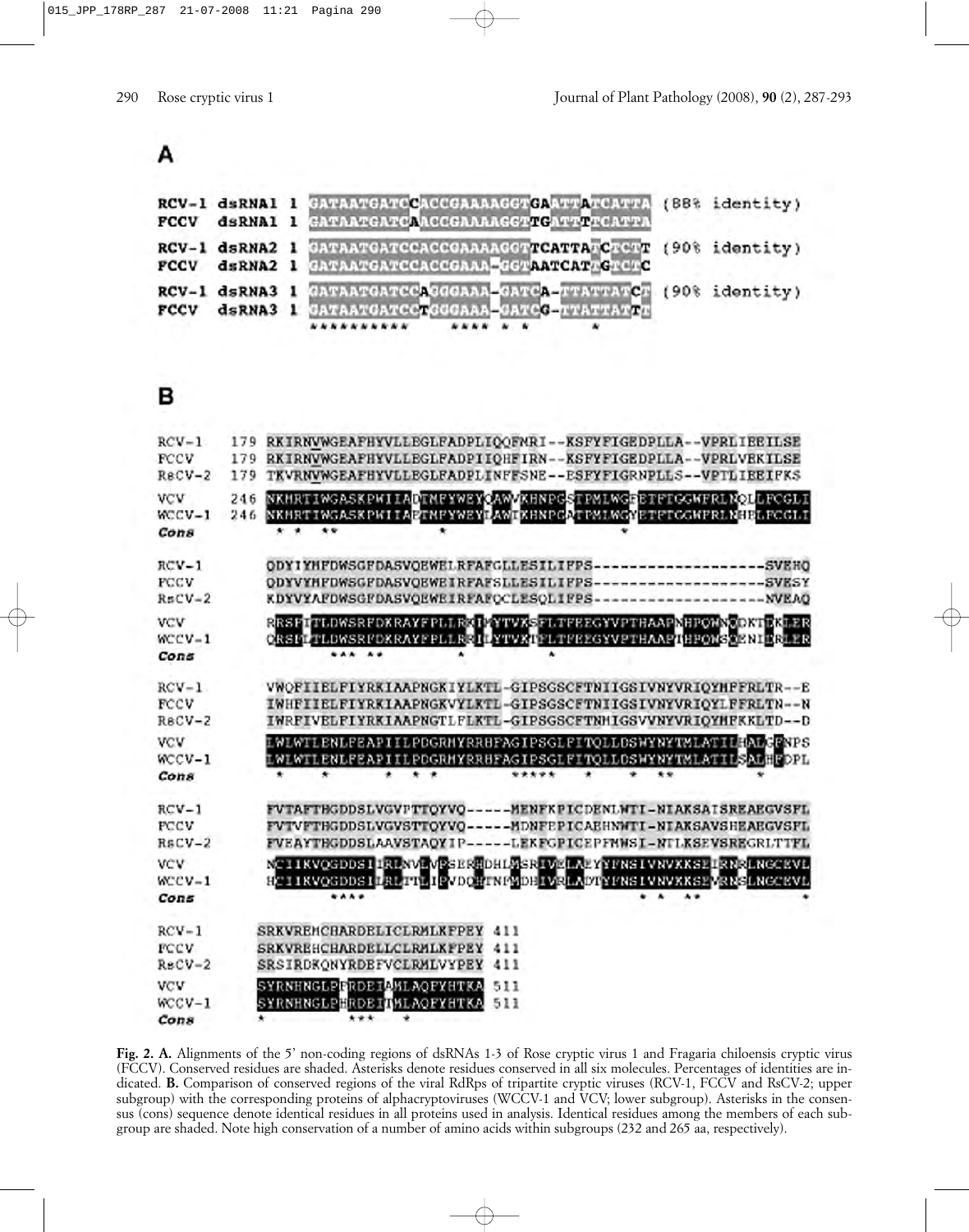Sheer Bliss, Memorial Day, Golden Celebration, Passionate kisses) as well as in floribunda and shrub roses (Fig. 4). In addition, the virus was detected in two samples of *R. multiflora* collected in the Great Smoky Mountains National Park (GSMNP).

## **DISCUSSION**

Based upon sequence data and phylogenetic analyses, we proved that the three dsRNA species (designated dsRNAs 1-3 in order of size), originally isolated from two accessions of tea hybrid rose cv. Sheer Bliss and later from several additional rose samples, represent the genome of a cryptic virus. Taking into account that rose may host additional related viruses, as reported in several other botanical species (i.e. beet, carrot, white clover, raphanus, etc.) (Ghabrial *et al*., 2005; Chen *et al*., 2006a), we propose for this virus the name Rose cryptic virus 1 (RCV-1).

Since particles of the closely related virus Raphanus sativus cryptic virus 2 were successfully purified (Chen *et al*., 2006b), we assume that RCV-1 forms virions. However, we were unable to observe them, probably because of the recalcitrant nature of roses for virus purification and the relatively low virus titer in host tissue.

During the survey, RCV-1 was found frequently in different types of roses, including the two tested *R. multiflora* samples. The number and size of dsRNAs, as well as the host (*Rosa* spp), indicate that RCV-1 may be the same virus as that reported "associated" with rose rosette symptoms by Di *et al*. in 1990. However, consid-



**Fig. 3.** Phylogenetic relationships of Rose cryptic virus 1 (RCV-1) and some definitive and tentative members of the family *Partitiviridae*. The rooted tree is based on deduced amino acid sequences of the conserved motifs 3-8 of viral RdRps (Bruenn, 1993). Bootstrap values are indicated on the nodes. Sequences used to construct the tree are: *Aspergillus ochraceous virus* (AoV; ABC86749), *Beet cryptic virus 3* (BCV-3; AAB27624), Black raspberry cryptic virus (BRCV; EU082132), *Discula destructiva virus 1* (DdV-1; NC\_002797), Discula destructiva virus 2 (DdV-2; NC\_003710), Fragaria chiloensis cryptic virus (FCCV, NC\_009519), *Gremmeniella abietina RNA virus MS1* (GaRV-MS1, NC\_004018*), Penicillium stoloniferum virus F* (PsV-F ; NC\_007221); *Penicillium stoloniferum virus S* (PsV-S ; NC\_005976); Pepper cryptic virus 1 (PCV-1; DQ361008); Pinus sylvestris partitivirus NL-2005 (PinSV, AY973825), Pyrus pyrifolia cryptic virus (PpCV, AB012616), Radish partitivirus JC-2004 (RV-JC2004, AY748911), Raphanus sativus cryptic virus 1 (RsCV-1; NC\_008191), Raphanus sativus cryptic virus 2 (RsCV-2, DQ218036), *Vicia cryptic virus* (VCV, EF173392) and *White clover cryptic virus 1*(WCCV-1, NC\_006275). *Penicillium chrysogenum virus* (PcV- gen. *Chrysovirus,* NC\_007539) was used as an outgroup.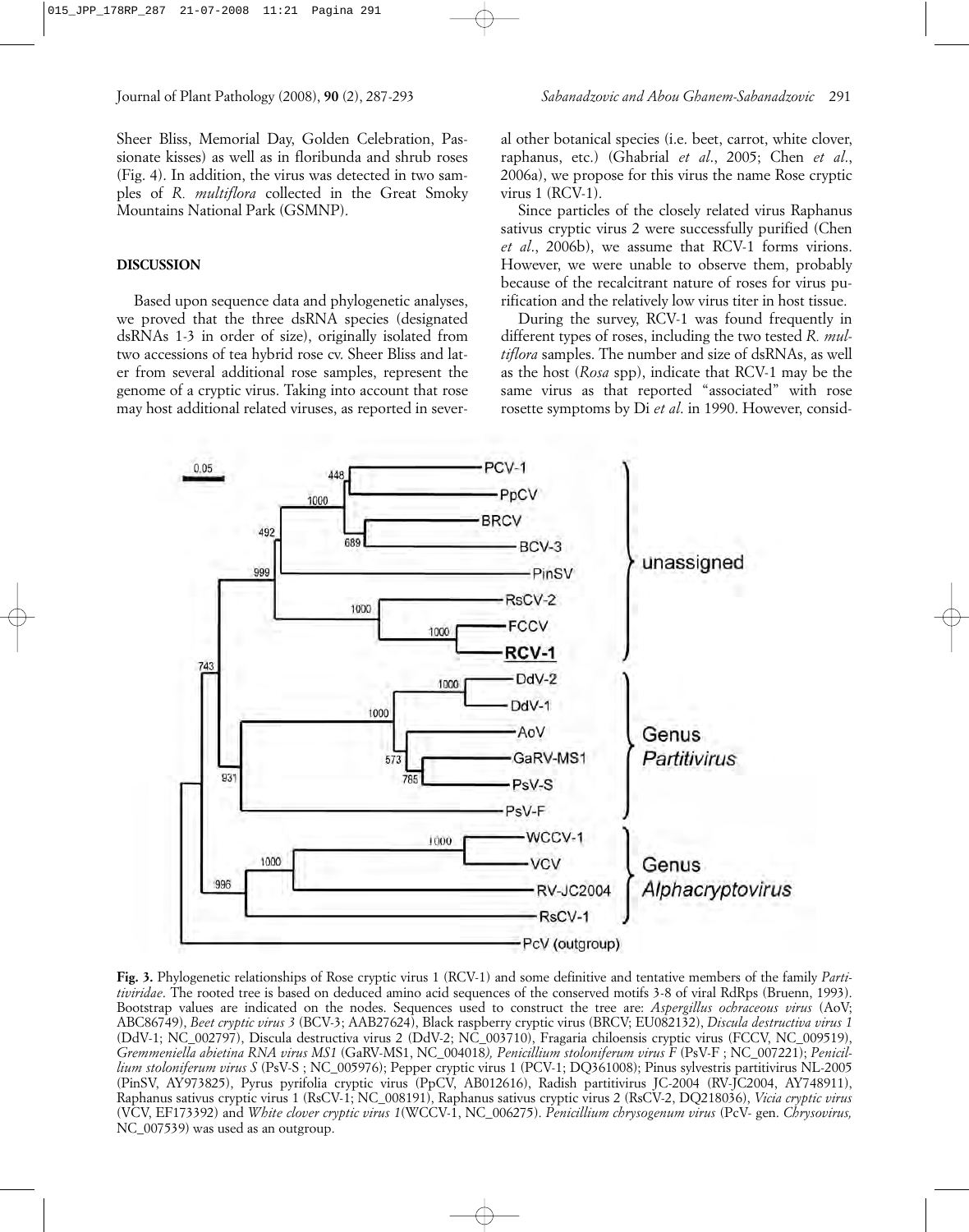

**Fig. 4.** Detection of RCV-1 in different rose samples. 610 bp-long amplicons were generated from shrub rose cv. Watermelon ice (lanes 3 and 4), *Rosa multiflora* (lane 5), tea hybrid roses cv Memorial Day (lanes 8 and 9). Positive and negative controls are in lanes 11 and 12 respectively. Reference markers (1kbPlus DNA –Invitrogen Corporation, Carlsbad, CA, USA) are in lane M.

ering that the two original sources of cv. Sheer Bliss and the majority of RT-PCR positive samples were symptomless, we cannot confirm the correlation of the virus (dsRNAs) with any particular symdrome.

The virus shared the same genome organization with Fragaria chiloensis cryptic virus and Raphanus sativus cryptic virus 2, two recently described tripartite cryptic viruses. In all three viruses, dsRNA-1 encodes the viral RdRp, whereas the two smaller genome segments code for related putative proteins of similar size (38.8 and 38.6 kDa). The function of these proteins is still to be ascertained. Considering that cryptic viruses apparently do not move from cell to cell within the plant host and are not vector-transmitted, it is unlikely that p2 and p3 have a transport/dissemination role.

In bipartite cryptic viruses (and in mycoviruses belonging to the genus *Partitivirus*) dsRNA-2 encodes the viral coat protein. Thus, it is likely that p2 of RCV-1 has the same function. Tzanetakis *et al*. (2008) proposed that both polypeptides (p2 and p3) of FCCV may be involved in the build-up of the viral capsid. Analysis of the secondary structures of p2 and p3 in RCV-1 revealed similar folding patterns of the two proteins, as in the case of FCCV, thus supporting this hypothesis. Unfortunately, due to their almost identical molecular weights, p2 and p3 co-migrate in SDS-PAGE analyses, thus making their separation and differentiation by traditional methods very difficult. Specific antisera are being produced against p2 and p3 proteins expressed in *Escherichia coli* to be used in Western blots against partially purified preparations (authors, on-going research) in order to study the possible function of these proteins.

Phylogenetic analysis of the viral RdRp gene placed RCV-1 together with FCCV and RsCV-2 forming a coherent group that appears evolutionarily closer to some unassigned species in the family (i.e. PpCV, PinSV, BCV-3) and to partitiviruses than to alphacryptoviruses (Fig. 3). Accordingly, our data support the polyphyletic nature of cryptovirus evolution with RCV-1, FCCV and RsCV-2 lineage independent from alphacryptoviruses.

Unfortunately, the complete lack of molecular data

on viruses belonging to the genus *Betacryptovirus* impedes final conclusions on the taxonomic position of RCV-1 and related viruses within this family. Judging from the available data on betacryptoviruses (number and molecular weights of genomic dsRNAs), it is very unlikely that RCV-1, FCCV and RsCV-2 belong in this taxon. Consequently, it is plausible that they may warrant the establishment of a new genus within the family *Partitiviridae.* In addition, the affiliation of *Beet cryptic virus*, considered an approved species in the genus *Alphacryptovirus* (Ghabrial *et al*., 2005), with this taxon seems challenged by the phylogenetic analyses (Fig. 3).

In conclusion, based upon data generated in this and similar studies, taxonomic re-examination of viruses belonging to the *Partitiviridae* might soon be necessary, as suggested by Boccardo and Candresse (2005a; 2005b), Veliceasa *et al*. (2006) and Tzanetakis *et al*. (2008).

### **Note added in proofs**

The research work had long been completed and the manuscript submitted for publication when an article by Salem *et al.*, entitled "Complete nucleotide sequences and genome characterization of a novel double-stranded RNA virus infecting *Rosa multiflora*" became available online (*Archives of Virology*, DOI 10.1007/s00705-007-0008-3) describing, under the name Rosa multiflora cryptic virus, a virus seemingly identical to RCV-1

### **ACKNOWLEDGEMENTS**

The authors wish to thank to Dr. A. Henn and Dr. P. Collins (MSU), K. Langdon (GSMNP) and Mrs R. Foil for providing valuable rose material used in this work and A.M. Lawrence for help in electron microscopy. We are indebted to Dr. I. E. Tzanetakis (Oregon State University, USA) for sharing sequence data on Fragaria chiloensis cryptic virus prior to publication. Work on multiflora rose specimens was partially supported by a Discover Life in America Inc grant.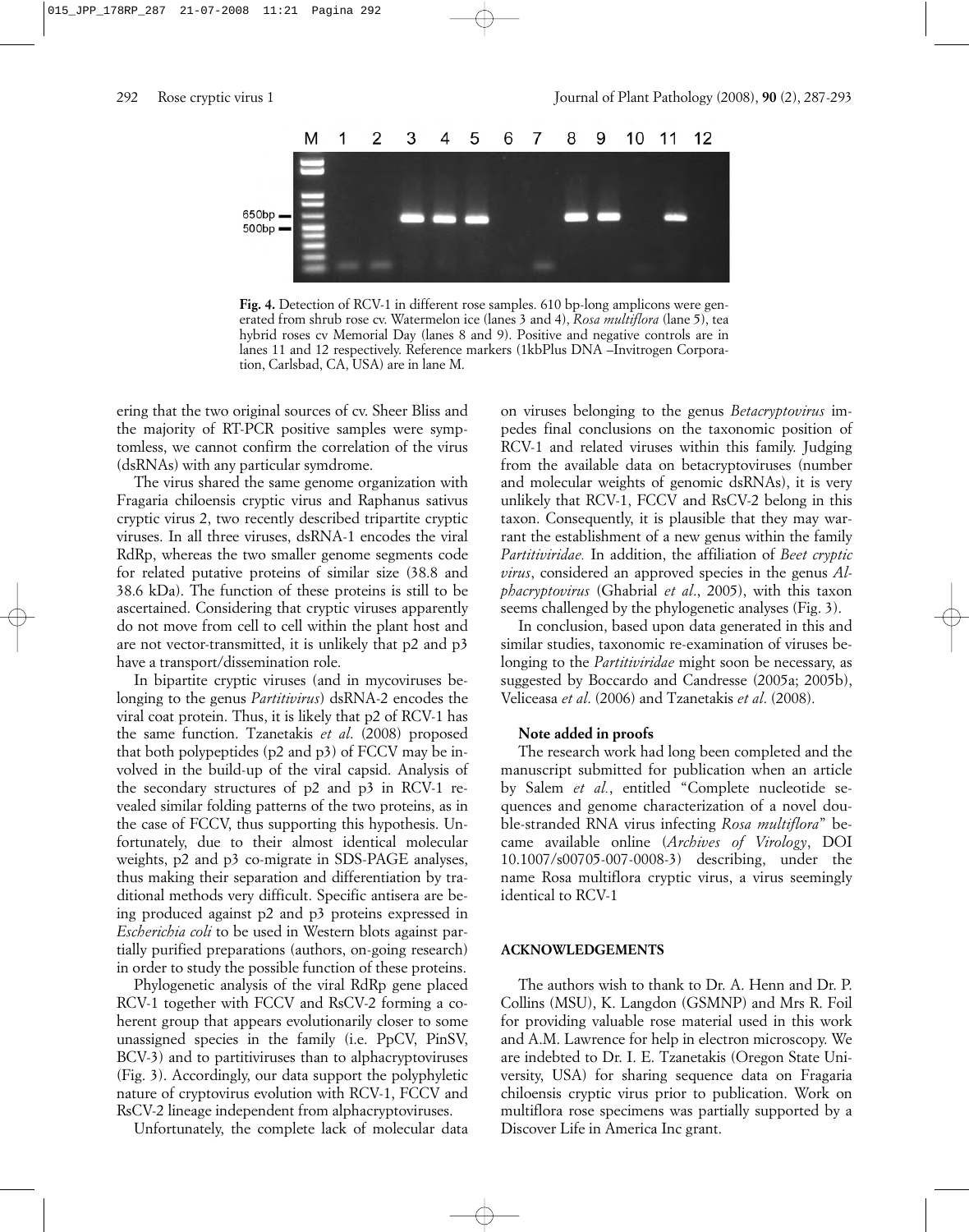Journal of Plant Pathology (2008), **90** (2), 287-293 *Sabanadzovic and Abou Ghanem-Sabanadzovic* 293

Approved for publication as a Journal Article No J-11281 of the Mississippi Agricultural and Forestry Ex-

periment Station, Mississippi State University.

### **REFERENCES**

- Altschul S.F., Madden T.L., Schäffer A.A., Zhang J., Zhang Z., Miller W., Lipman D.J., 1997. Gapped BLAST and PSI-BLAST: a new generation of protein database search programs. *Nucleic Acids Research* **25**: 3389-3402.
- Blawid R., Stephan D., Maiss E., 2007. Molecular characterization and detection of Vicia cryptic virus in different *Vicia faba* cultivars. *Archives of Virology* **152**: 1477-1488.
- Boccardo G., Candresse T., 2005a. Complete sequence of the RNA1 of an isolate of *White clover cryptic virus 1*, type species of the genus *Alphacryptovirus*. *Archives of Virol*ogy **150**: 399-402.
- Boccardo G., Candresse T., 2005b. Complete sequence of the RNA2 of an isolate of *White clover cryptic virus 1*, type species of the genus *Alphacryptovirus*. *Archives of Virology* **150**: 403-405.
- Boccardo G., Lisa V., Luisoni E., Milne R.G., 1987. Cryptic plant viruses. *Advances in Virus Research* **32**: 171-214.
- Bruenn J.A., 1993. A closely related group of RNA-dependent RNA polymerases from double-stranded RNA viruses. *Nucleic Acids Research* **21**: 2667-5669.
- Chen L., Chen J.S., Zhang H., Chen S.N., 2006a. Complete nucleotide sequences of three dsRNA segments from *Raphanus sativus-root* cv. Yipinghong with leaf yellow edge symptoms. *Archives of Virology* **151**: 2077-2083.
- Chen L., Chen J.S., Liu L., Yu X., Yu S., Fu T.Z., Liu W.H., 2006b. Complete nucleotide sequences and genome characterization of double-stranded RNA 1 and RNA 2 in the *Raphanus sativus-root* cv. Yipinghong. *Archives of Virology* **151**: 849-859.
- Di R., Hill J.A., Epstein H., 1990. Double-stranded dsRNA associated with the rose rosette disease of multiflora rose. *Plant Disease* **74**: 56-58.
- Dodds J.A., 1993. dsRNA in diagnosis. *In*: Matthews R.E.F. (ed). Diagnosis of Plant Virus Diseases, pp. 274-294. CRC Press, Boca Raton, FL, USA.
- Ghabrial S.A., Buck K.W., Hillman B.I., Milne R.G., 2005. Family *Partitiviridae*. In: Fauquet C.M., Mayo M.A., Maniloff J., Desselberger U., Ball L.A. (eds) Virus Taxono-

Received December 28, 2007 Accepted February 18, 2008

my. 8th Report of the International Committee on Taxonomy of Viruses, pp 580-590. Elsevier Academic Press, San Diego, CA, USA.

- Lambden P.R., Cooce S.J., Caul E.O., Clarke I.N., 1992. Cloning of noncultivable human rotavirus by single primer amplification. *Journal of Virology* **66**: 1817-1822.
- Larkin M.A., Blackshields G., Brown N.P., Chenna R., McGettigan P.A., McWilliam H., Valentin F., Wallace I.M., Wilm A., Lopez R., Thompson J.D., Gibson T.J., Higgins D.G., 2007. ClustalW2 and ClustalX version 2. *Bioinformatics* **23**: 2947-2948.
- Lisa V., Luisoni E., Milne R.G., 1986. Carnation cryptic virus. *CMI/AAB Description of Plant Viruses*, No. **315**.
- Milne R.G., Candresse T., Boccardo G., 2005. White clover cryptic virus 1. *CMI/AAB Description of Plant Viruses*, No. **409**.
- Natsuaki T., 1985. Radish yellow edge virus. *CMI/AAB Description of Plant Viruses*, No. **298**.
- Osaki H., Kudo A., Ohtsu Y., 1998. Nucleotide sequence of seed and pollen-transmitted double stranded RNA, which encodes a putative RNA-dependent RNA polymerase, detected from Japanese pear. *Bioscience, Biotechnology and Biochemistry* **62**: 2101-2106.
- Page R.D., 1996. TreeView: An application to display phylogenetic trees on personal computers. *Computer Applications in the Biological Sciences* **12**: 357-358.
- Saldarelli P., Minafra A., Martelli G.P., Walter B., 1994. Detection of grapevine leafroll associated closterovirus III by molecular hybridization. *Plant Pathology* **43**: 91-96.
- Sambrook J., Fritsch E., Maniatis T., 1989. Molecular cloning - A laboratory manual. Cold Spring Harbour Press, New York, NY, USA
- Tzanetakis I.E., Price R., Martin R.R., 2008. Nucleotide sequence of the tripartite Fragaria chiloensis cryptic virus and presence of the virus in Americas. *Virus Genes* **36**: 267-272.
- Veliceasa D., Enünlü N., Kós P.B., Köster S., Beuther E., Morgun B., Deshmukh S.D., Lukàcs N., 2006. Searching for a new putative cryptic virus in *Pinus sylvestris* L. *Virus Genes* **32**: 177-186.
- Xie S.W., Antoniw F.J., White F.R., 1993. Nucleotide sequence of Beet cryptic virus 3 dsRNA2 which encodes a putative RNA dependent RNA polymerase. *Journal of General Virology* **74**: 1467-1470.